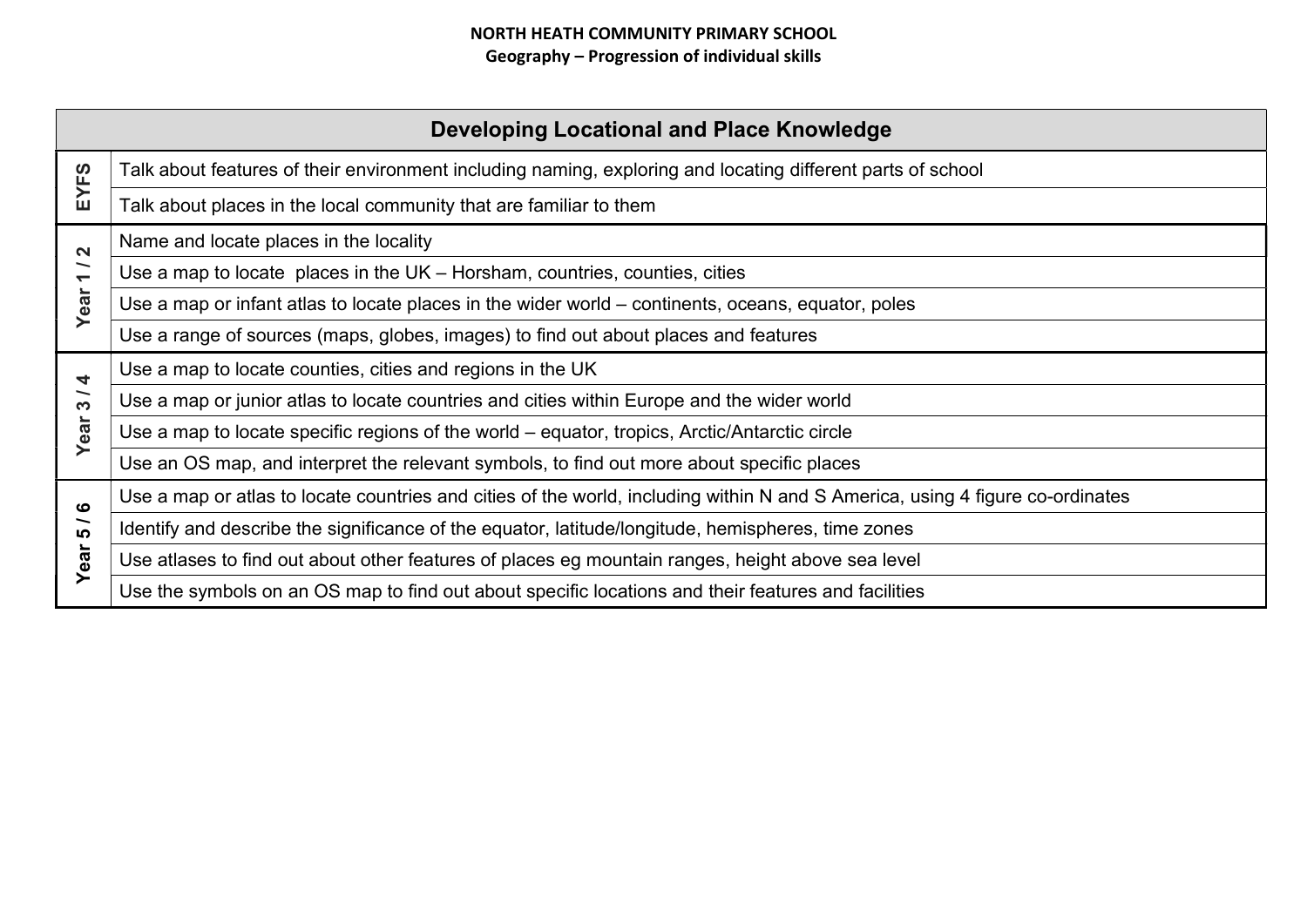|                                                    | Developing Human and Physical Geography Understanding                                                                                   |
|----------------------------------------------------|-----------------------------------------------------------------------------------------------------------------------------------------|
| EYFS                                               | Explore and talk about how environments might vary from one another in both the built up and natural environment                        |
|                                                    | Explore and find out about features of their environment                                                                                |
| <u>ମ</u><br>$\overline{\phantom{0}}$<br>ear<br>≻   | Describe places using basic geographical vocabulary - hills, lakes, roads, mountains, houses                                            |
|                                                    | Make observations about and express views on some features of their environment                                                         |
|                                                    | Make observations about and express views on some features of other environments (within UK and other countries)                        |
| 3/4<br>Year                                        | Use geographical language to describe and compare some human and physical features                                                      |
|                                                    | Make observations and describe how features change over time                                                                            |
|                                                    | Describe the link between people, environments and their features                                                                       |
| $\overline{\phantom{0}}$<br><b>LC</b><br>Year<br>6 | Use geographical language to identify and explain patterns, similarities and differences in human and physical features                 |
|                                                    | Identify, describe and explain links and interactions between people, places and environments                                           |
|                                                    | Understand some conditions, processes or changes that influence the patterns and distribution of human & physical geographical features |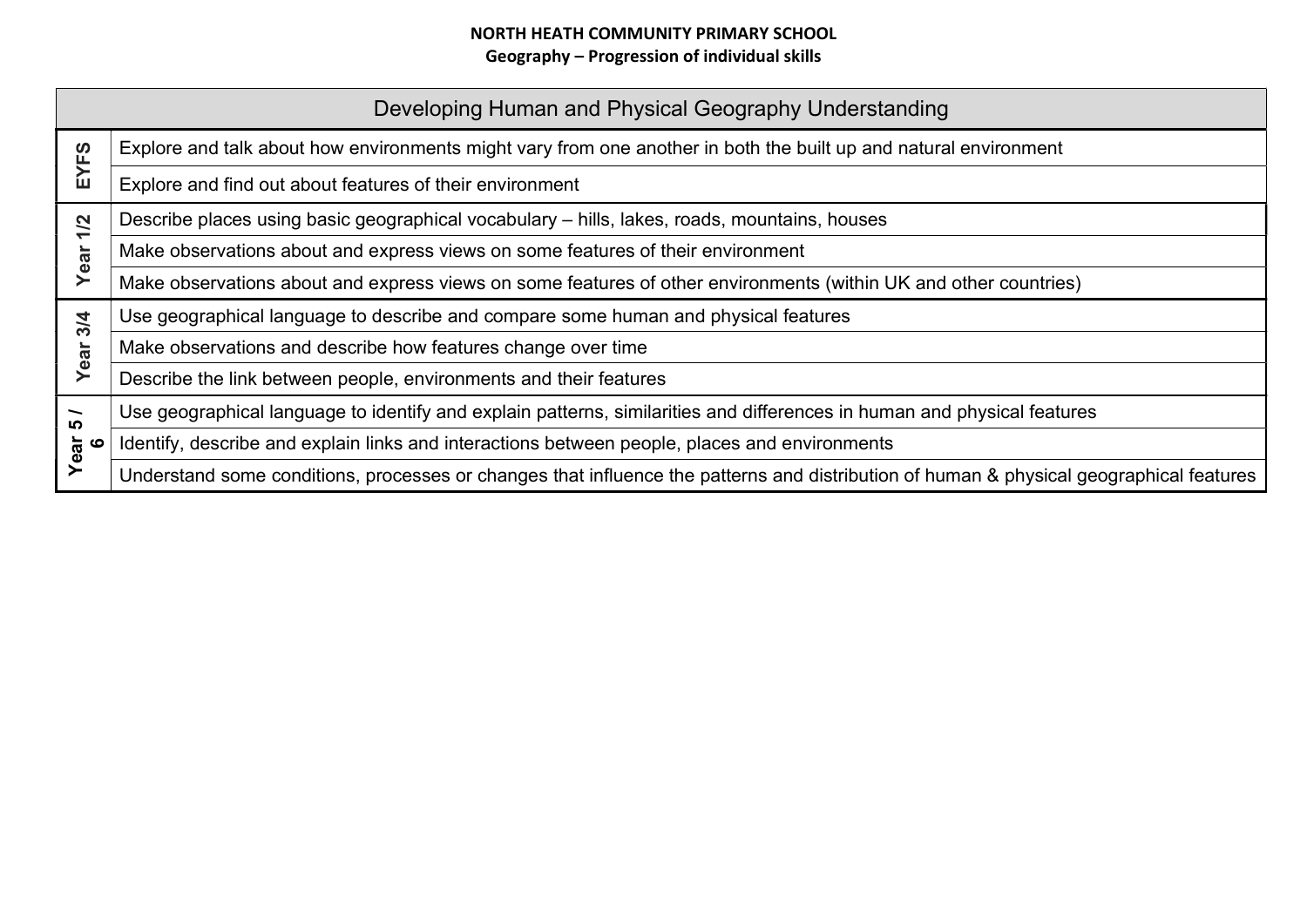| Developing Geographical Enquiry, Interpretation and Communication |                                                                                                                                                 |  |
|-------------------------------------------------------------------|-------------------------------------------------------------------------------------------------------------------------------------------------|--|
| EYFS                                                              | Represent their own ideas in original ways through design and technology and art                                                                |  |
|                                                                   | Explore, question, identify and talk about similarities and differences of places and living things                                             |  |
|                                                                   | Explore, find out and talk about environments and places using a range of sources eg maps, photos, magnifiers, local visits                     |  |
|                                                                   | Observe and record the weather regularly                                                                                                        |  |
|                                                                   | Ask and answer simple geographical questions                                                                                                    |  |
| 1/2                                                               | Describe similarities, differences and patterns between places eg features, climate, rural/urban                                                |  |
| Year                                                              | Draw, write or speak about simple geographical concepts                                                                                         |  |
|                                                                   | Express views about the environment and how people can sometimes affect it                                                                      |  |
|                                                                   | Use maps and other images to talk about everyday life eg places, journeys                                                                       |  |
|                                                                   | Ask and answer geographical questions about places and environments eg How? Why?                                                                |  |
|                                                                   | Identify and describe similarities, differences and patterns between places, environments, features and people                                  |  |
| Year <sub>3/4</sub>                                               | Use a range of sources to research and present geographical information eg globes, maps, satellite images                                       |  |
|                                                                   | Express environmental views, using a variety of methods, and recognise how people can affect it positively and negatively                       |  |
|                                                                   | Use 4 figure grid references to find and express the position of geographical features                                                          |  |
|                                                                   | Ask and respond to questions concerning geographical features, phenomena and causes                                                             |  |
| ဖ<br>$\overline{\phantom{0}}$<br>LO.<br>Year                      | Recognise and explain geographical issues affecting people from different places                                                                |  |
|                                                                   | Express and explain their opinions on geographical and environmental issues, recognising views differ                                           |  |
|                                                                   | Make predictions and test hypotheses about people, places and geographical issues                                                               |  |
|                                                                   | Interpret geographical information and maps (incl satellite projections, thematic maps) to investigate specific features and their distribution |  |
|                                                                   | Communicate geographical information using different methods eg writing at length, plans, graphs, tables, maps                                  |  |